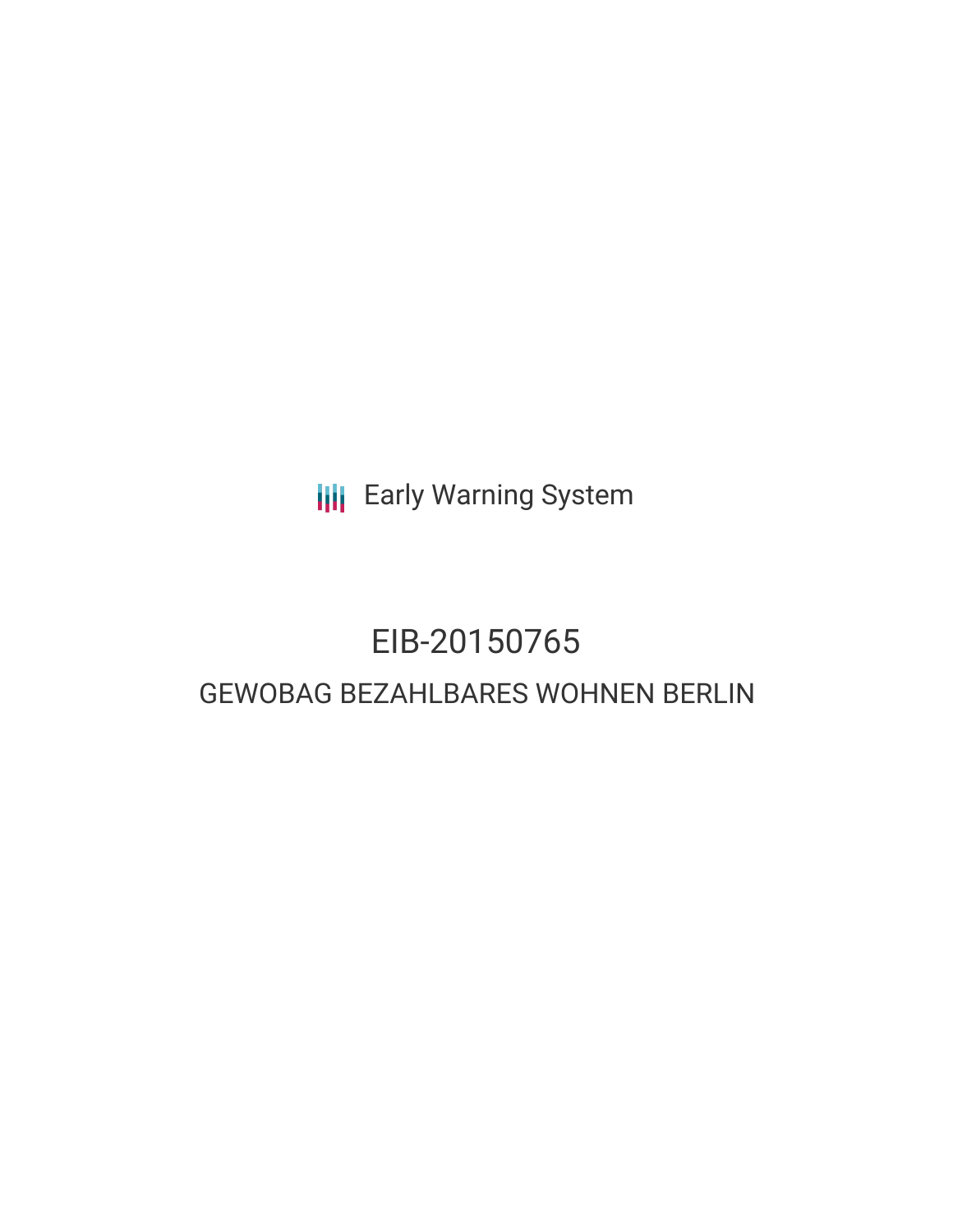

#### **Quick Facts**

| <b>Countries</b>               | Germany                              |
|--------------------------------|--------------------------------------|
| <b>Financial Institutions</b>  | European Investment Bank (EIB)       |
| <b>Status</b>                  | Approved                             |
| <b>Bank Risk Rating</b>        | U                                    |
| <b>Voting Date</b>             | 2016-08-26                           |
| <b>Borrower</b>                | <b>GEWOBAG WOHNUNGSBAU-AG BERLIN</b> |
| <b>Sectors</b>                 | Infrastructure                       |
| <b>Investment Amount (USD)</b> | \$279.90 million                     |
| <b>Project Cost (USD)</b>      | \$529.58 million                     |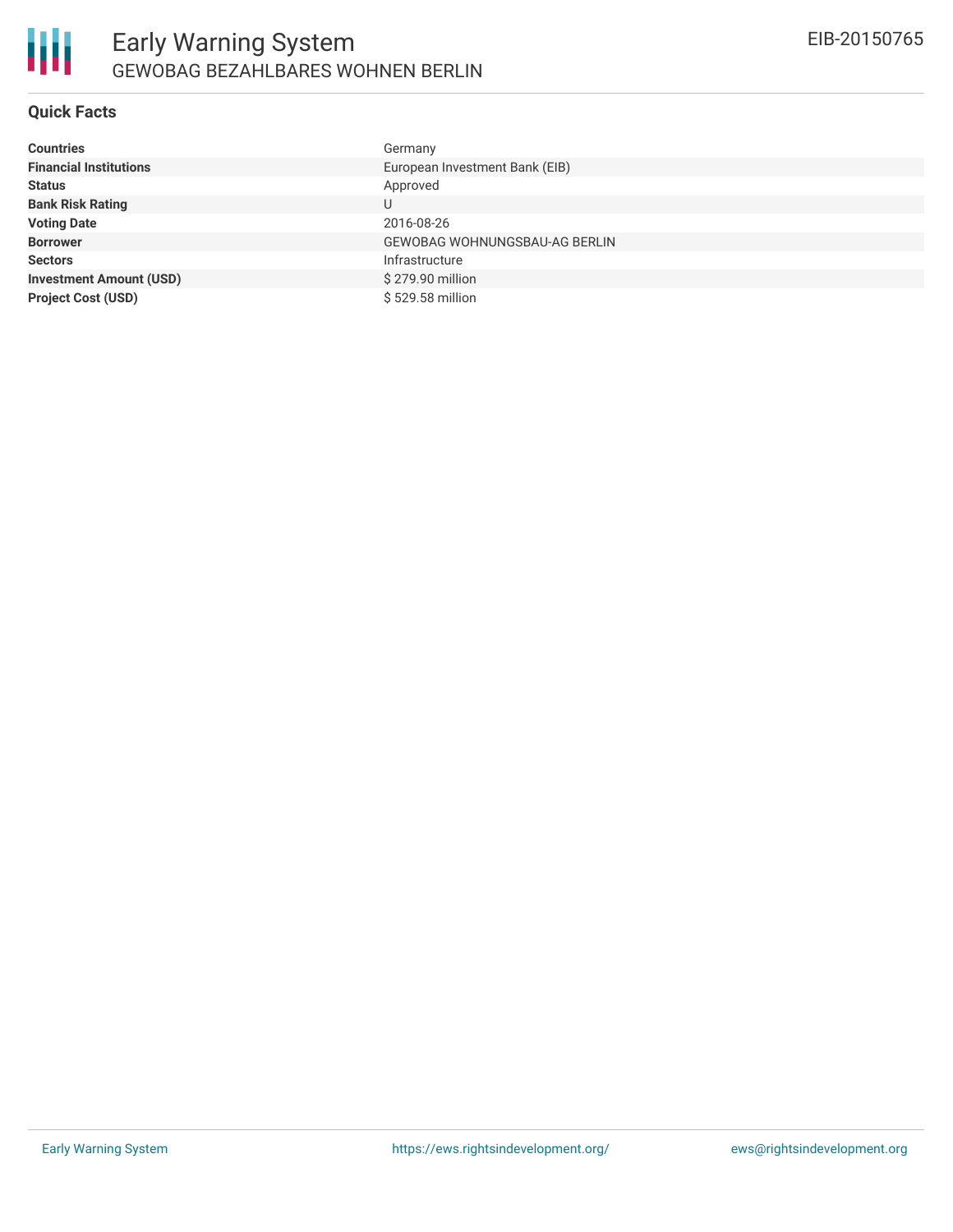

## **Project Description**

This project involves the financing of an investment programme of retrofitting and new construction of rented social housing in 2015-2020 by GEWOBAG, one of Berlin's housing companies which owns and manages some 58,000 units. The operation also includes a small share of refugee/asylum seeker accommodation.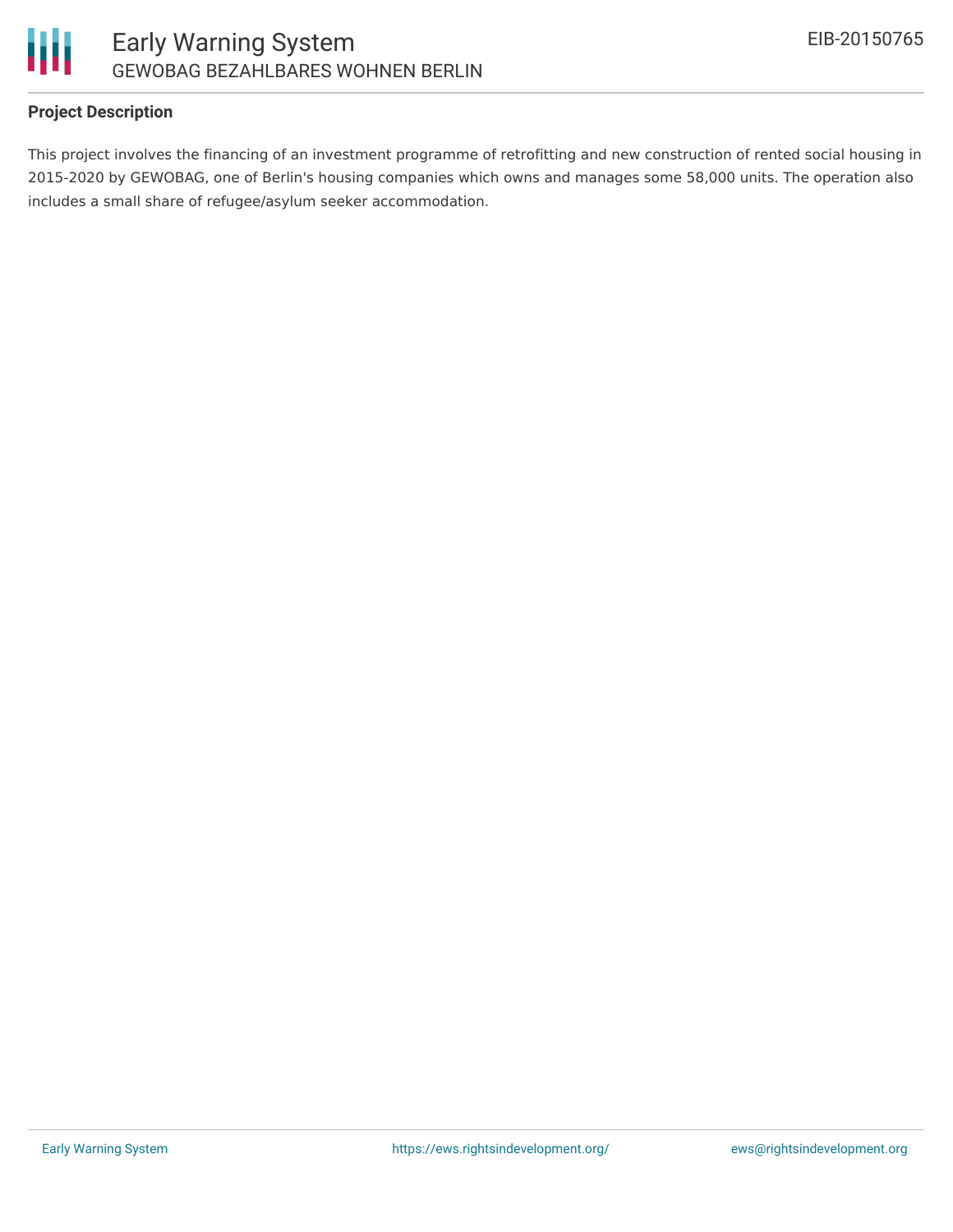

## **Investment Description**

European Investment Bank (EIB)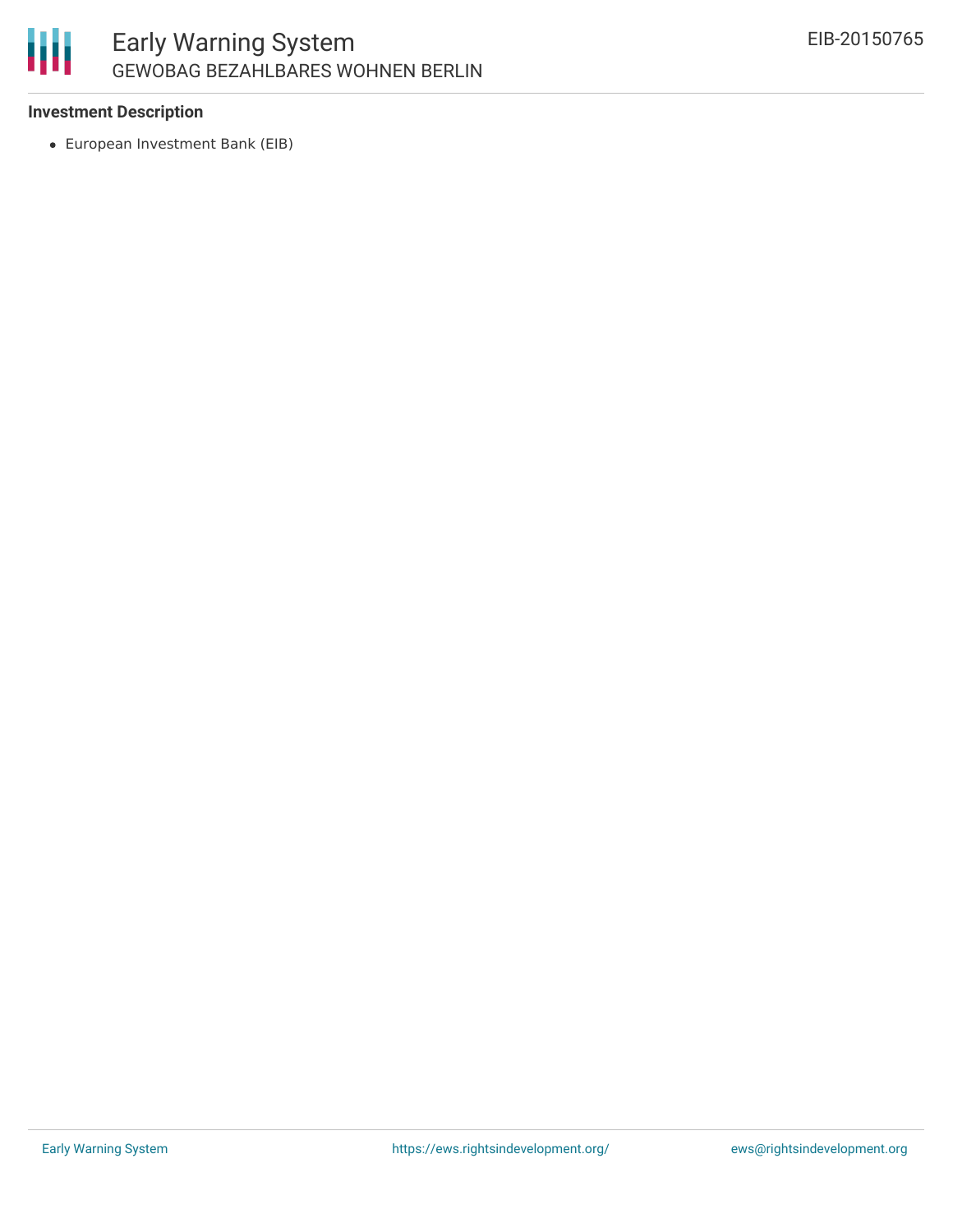#### **Contact Information**

#### ACCOUNTABILITY MECHANISM OF EIB

The EIB Complaints Mechanism is designed to facilitate and handle complaints against the EIB by individuals, organizations or corporations affected by EIB activities. When exercising the right to lodge a complaint against the EIB, any member of the public has access to a two-tier procedure, one internal - the Complaints Mechanism Office - and one external - the European Ombudsman. A complaint can be lodged via a written communication addressed to the Secretary General of the EIB, via email to the dedicated email address complaints@eib.org, by completing the online complaint form available at the following address: http://www.eib.org/complaints/form, via fax or delivered directly to the EIB Complaints Mechanism Division, any EIB local representation office or any EIB staff. For further details, check: http://www.eib.org/attachments/strategies/complaints\_mechanism\_policy\_en.pdf

When dissatisfied with a complaint to the EIB Complaints Mechanism, citizens can then turn towards the European Ombudsman. A memorandum of Understanding has been signed between the EIB and the European Ombudsman establishes that citizens (even outside of the EU if the Ombudsman finds their complaint justified) can turn towards the Ombudsman on issues related to 'maladministration' by the EIB. Note that before going to the Ombudsman, an attempt must be made to resolve the case by contacting the EIB. In addition, the complaint must be made within two years of the date when the facts on which your complaint is based became known to you. You can write to the Ombudsman in any of the languages of the European Union. Additional details, including filing requirements and complaint forms, are available at: http://www.ombudsman.europa.eu/atyourservice/interactiveguide.faces